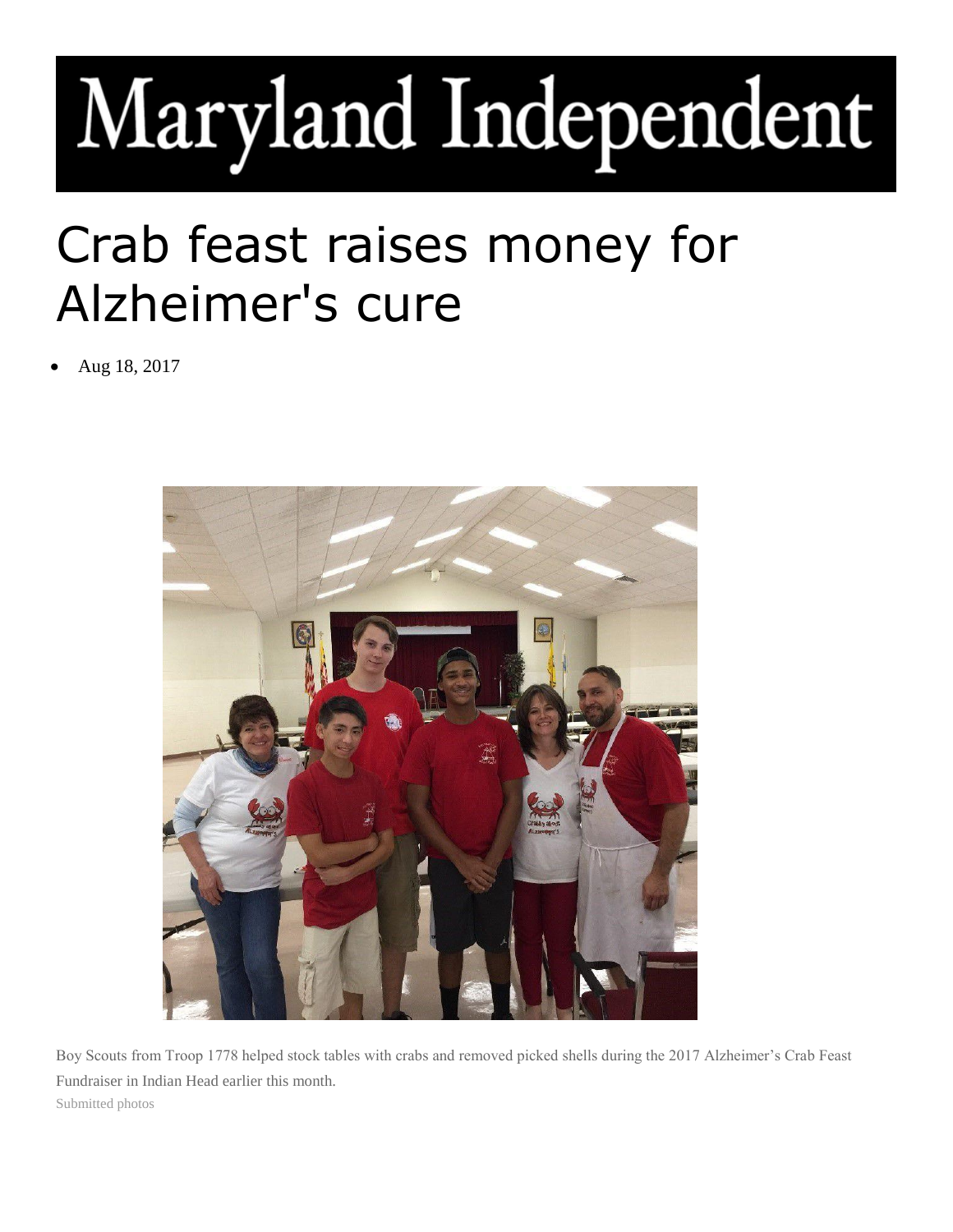

Marines from the Chemical Biological Incident Response Force at the Indian Head Naval Surface Warfare Center attended the 2017 Alzheimer's Crab Feast Fundraiser in Indian Head earlier this month.

The Town of Indian Head, the Military Alliance Council, MAC, and Advanced Vision Systems, Inc., AVSI, partnered earlier this month for a Community Fundraising Crab Feast to raise funds for the Alzheimer's Association.

Over 200 people joined in for all-you-can-eat crabs — 26 bushels courtesy of Grinder's Seafood — along with beer, sides and hotdogs donated by local businesses, raffle baskets, a corn hole tournament and live music provided by Heather Haze and Dan Viar and Sam Whetzel.

Marines from the Naval Surface Warfare Center Indian Head joined the celebration. Brian Klaas, co-chair of the MAC, reminded the crowd that community is needed now more than ever since the USO closed this year. Eighty tickets were donated for the Marines to attend the event.

Volunteers from Boy Scout Troupe #1778 made sure every table was stocked with crabs and the pick-shells were removed promptly. The pastor and several members of the LifeStream Church pitched in and kept the food hot and kitchen sparkling. AVSI employees and their families worked for several days to ensure the event was a